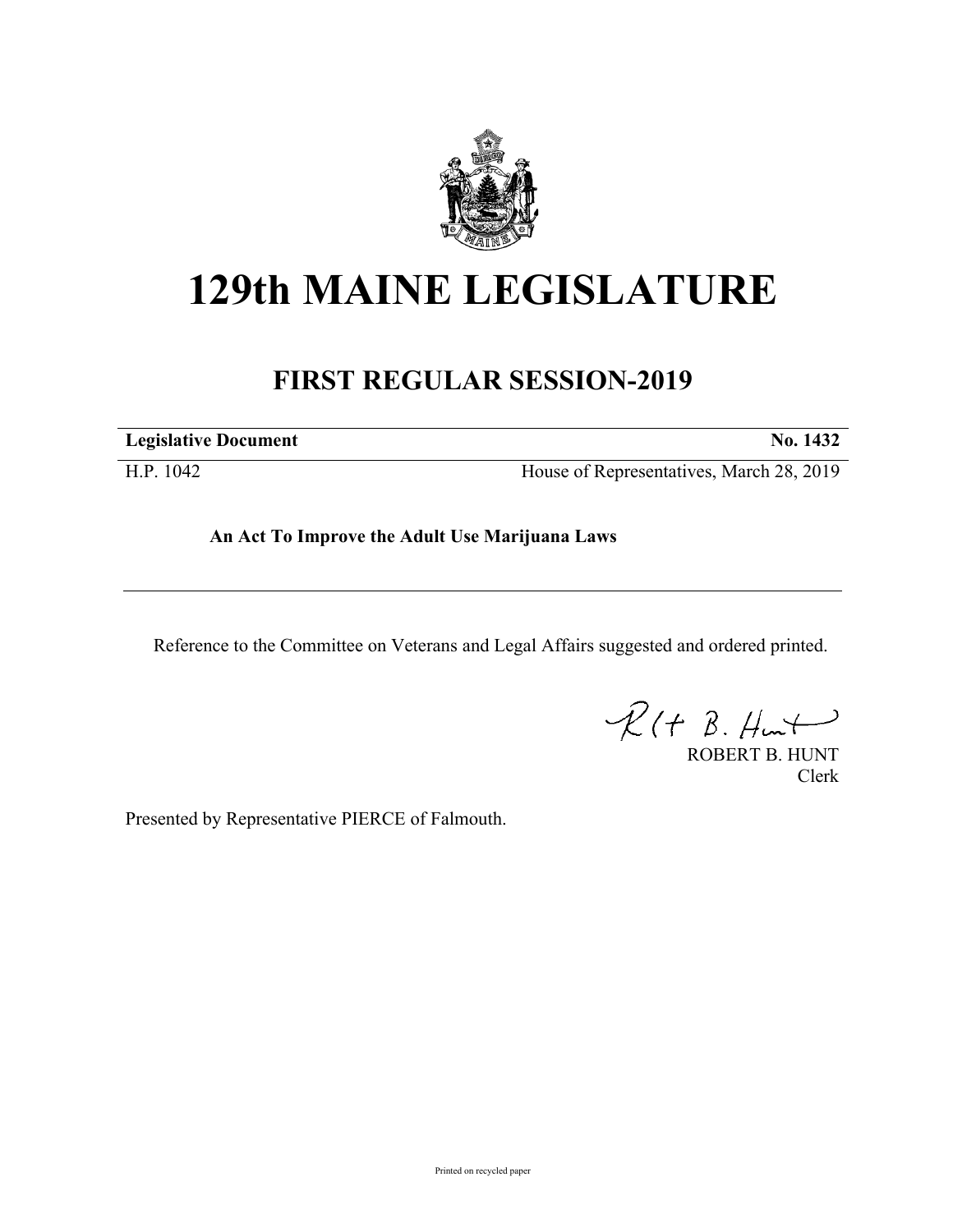**Be it enacted by the People of the State of Maine as follows:**

 **Sec. 1. 28-B MRSA §202, sub-§2,** as enacted by PL 2017, c. 409, Pt. A, §6, is amended to read:

- **2. Resident.** If the applicant is a natural person, the applicant must be a resident. If the applicant is a business entity:
- A. Every officer, director, manager and general partner of the business entity must be a natural person who is a resident; and
- B. A majority of the shares, membership interests, partnership interests or other equity ownership interests as applicable to the business entity must be held or owned by natural persons who are residents or business entities whose owners are all natural persons who are residents.
- This subsection does not apply to an applicant for a testing facility license. This subsection is repealed June 1, 2021.
- **Sec. 2. 28-B MRSA §501, sub-§6,** as enacted by PL 2017, c. 409, Pt. A, §6 and amended by c. 452, §37, is repealed.
- **Sec. 3. 28-B MRSA §501, sub-§6-A** is enacted to read:

 **6-A. Limited authorization for sale of marijuana plants and marijuana products by registered caregiver or registered dispensary to marijuana establishment licensee.** Notwithstanding any other provision of law to the contrary and subject to the requirements and restrictions of this section, for a period starting on the date that the department issues the first active cultivation facility license under section 205, subsection 4 and ending 2 years after that date, a registered caregiver may sell marijuana and marijuana products to a marijuana establishment licensee that is controlled by the same registered caregiver and a registered dispensary may sell marijuana and marijuana products to a marijuana establishment that is controlled by the same registered dispensary; during that period, a marijuana establishment licensee that is also a registered caregiver or a registered dispensary may purchase marijuana and marijuana products only from that licensee's own medical facility. The department shall post on its publicly accessible website information regarding the date on which the department issues the first active cultivation facility license and the date that is 2 years after the date the first active cultivation facility license is issued.

 A. Beginning on the date that the department issues the first active cultivation facility license and ending 2 years after that date, in an active marijuana establishment license issued to any licensee that has demonstrated to the department's satisfaction that the licensee is also a registered caregiver or a registered dispensary, the department shall include language authorizing the licensee, at any time within the licensee's first year of licensure, to purchase an unlimited amount of marijuana and marijuana products from that licensee's own medical facility. This authorization may not be included in any license issued upon renewal under section 209.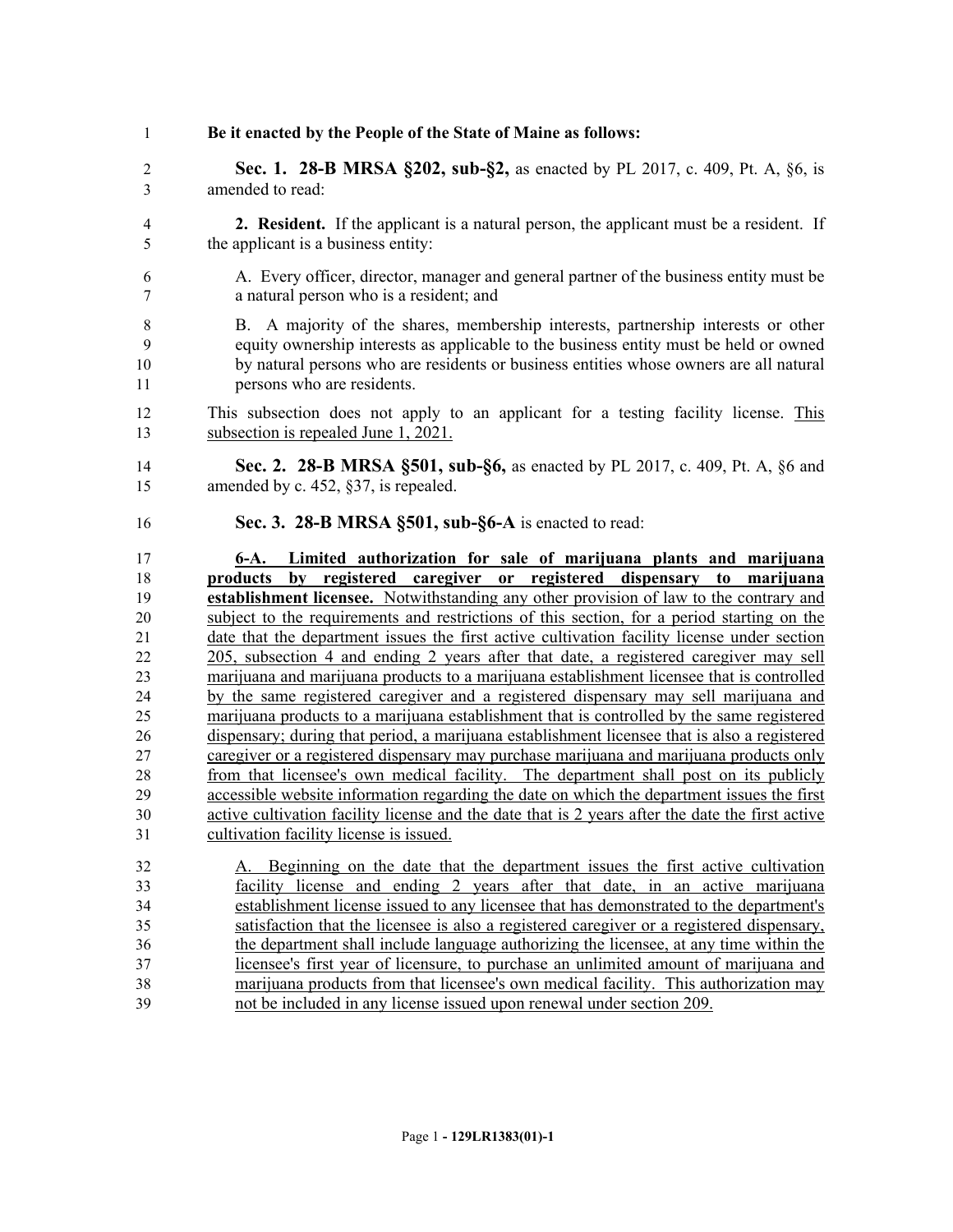| 1                | B. A cultivation facility licensee authorized pursuant to paragraph A to purchase                                                                                       |
|------------------|-------------------------------------------------------------------------------------------------------------------------------------------------------------------------|
| $\boldsymbol{2}$ | marijuana and marijuana products from registered caregivers and registered                                                                                              |
| 3                | dispensaries that transacts such a purchase shall pay to the department the excise                                                                                      |
| $\overline{4}$   | taxes that would have been imposed under subchapter 10 on the sale of the marijuana                                                                                     |
| 5                | and marijuana products if the marijuana and marijuana products had been sold by a                                                                                       |
| 6                | cultivation facility licensee to another licensee. In addition to payment of the                                                                                        |
| 7<br>$\,8\,$     | required excise taxes under this paragraph, the cultivation facility licensee shall<br>provide the department with an accounting of the transaction, which must include |
| 9                | information on the number of mature marijuana plants, immature marijuana plants                                                                                         |
| 10               | and seedlings and the quantity of marijuana seeds and marijuana products purchased                                                                                      |
| 11               | in the transaction and any other information required by the department by rule.                                                                                        |
| 12               | C. All marijuana and marijuana products purchased pursuant to this subsection must                                                                                      |
| 13               | be tested in compliance with the testing program established pursuant to section 601                                                                                    |
| 14               | and tracked in compliance with the tracking system implemented pursuant to section                                                                                      |
| 15               | 105.                                                                                                                                                                    |
| 16               | D. A marijuana establishment licensee that violates this subsection or the rules                                                                                        |
| 17               | adopted pursuant to this subsection is subject to the imposition by the department of                                                                                   |
| 18               | monetary penalties, a license revocation or suspension and an order directing the                                                                                       |
| 19               | destruction of unauthorized marijuana and marijuana products pursuant to subchapter                                                                                     |
| 20               | 8 in addition to any criminal or civil penalties that may be imposed pursuant to other                                                                                  |
| 21               | applicable laws or rules. A registered caregiver or registered dispensary that violates                                                                                 |
| 22               | this subsection is subject to the revocation of its registration or other applicable                                                                                    |
| 23<br>24         | penalty under the Maine Medical Use of Marijuana Act in addition to any criminal or<br>civil penalties that may be imposed pursuant to other applicable laws or rules.  |
| 25               | The department shall adopt rules to implement this subsection.                                                                                                          |
| 26               | <b>Sec. 4. 28-B MRSA §504, sub-§5, as enacted by PL 2017, c. 409, Pt. A, §6 and</b>                                                                                     |
| 27               | amended by c. 452, §37, is further amended to read:                                                                                                                     |
| 28               | 5. Use of shared facility for retail sale of adult use marijuana and adult use                                                                                          |
| 29               | marijuana products and marijuana and marijuana products for medical use. A                                                                                              |
| 30               | marijuana store licensee that is also a registered caregiver or a registered dispensary may                                                                             |
| 31               | not sell or offer for sale to consumers adult use marijuana and adult use marijuana                                                                                     |
| 32               | products pursuant to this chapter within the same facility or building in which the licensee                                                                            |
| 33               | also sells or offers for sale to qualifying patients marijuana and marijuana products for                                                                               |
| 34               | medical use pursuant to the Maine Medical Use of Marijuana Act.                                                                                                         |
| 35               | <b>SUMMARY</b>                                                                                                                                                          |
| 36               | This bill amends the adult use marijuana law in several ways. First, it repeals all                                                                                     |
| 37               | residency requirements regarding licensure and operations as of June 1, 2021. Second,                                                                                   |
| 38               | the bill clarifies that, during the first 2 years after the first active cultivation facility                                                                           |
| 39               | license is issued, a dispensary or caregiver may transfer both harvested marijuana and                                                                                  |
| 40               | marijuana products to an adult use marijuana establishment controlled by that dispensary                                                                                |
| 41               | or caregiver during the first year of that marijuana establishment's operation. Third, this                                                                             |

bill allows a marijuana store licensee that is also a registered caregiver or a registered